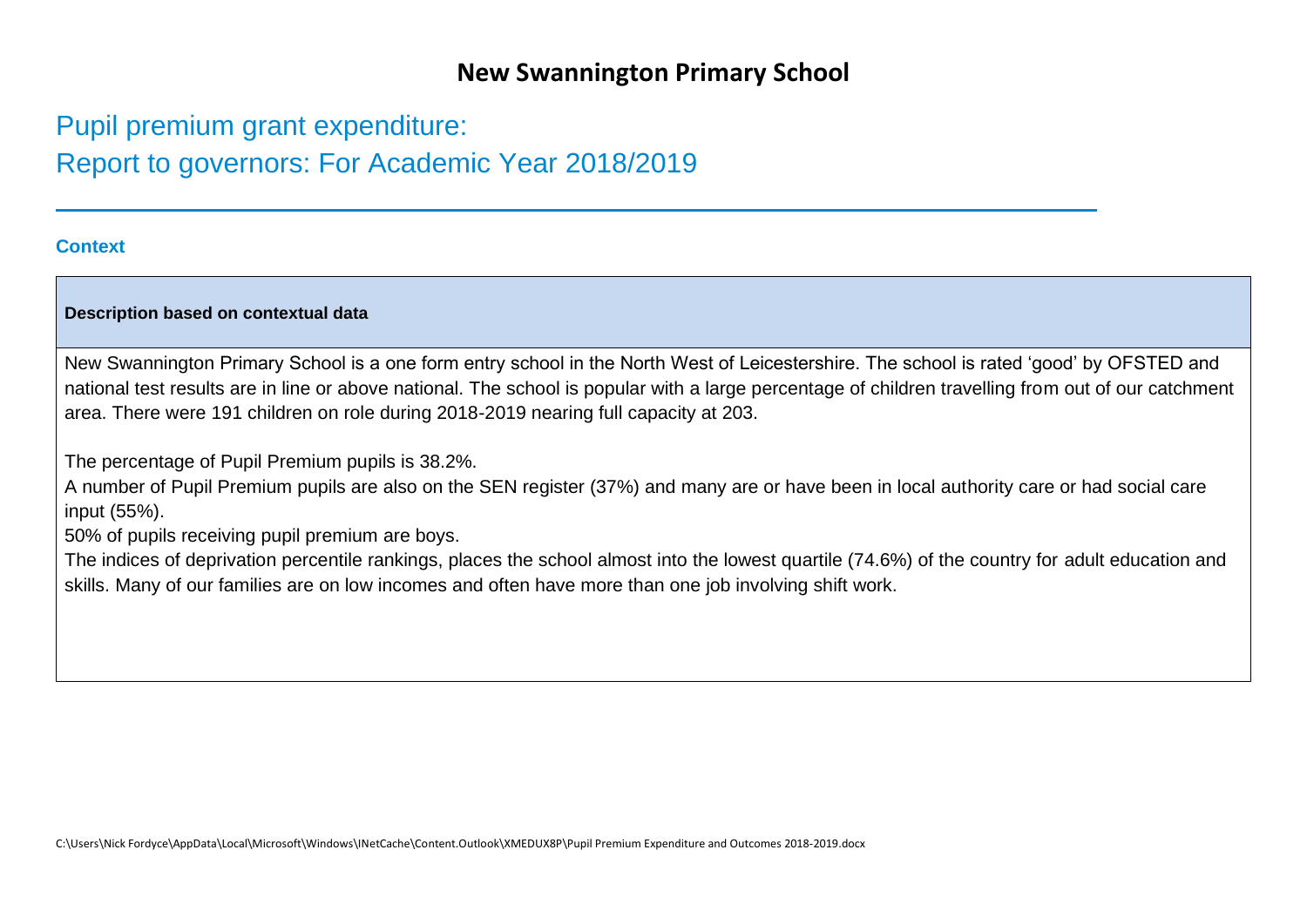## **Overview of the school**

| Number of pupils and pupil premium grant (PPG) received |                       |  |  |  |  |  |
|---------------------------------------------------------|-----------------------|--|--|--|--|--|
| Total number of pupils on roll                          | 191                   |  |  |  |  |  |
| Total number of pupils eligible for PPG                 | 20 (including 8 PP+)  |  |  |  |  |  |
| Amount of PPG received per pupil                        | £1320 PP<br>£2300 PP+ |  |  |  |  |  |
| <b>Total amount of PPG received</b>                     | £34,240               |  |  |  |  |  |

| Previous progress of disadvantaged pupils<br>(pupils eligible for free school meals or in local authority care for at least six months) |              |            |     |                   |     |            |                   |            |                   |            |                   |            |                   |  |
|-----------------------------------------------------------------------------------------------------------------------------------------|--------------|------------|-----|-------------------|-----|------------|-------------------|------------|-------------------|------------|-------------------|------------|-------------------|--|
|                                                                                                                                         |              |            |     |                   |     |            |                   |            |                   |            |                   |            |                   |  |
|                                                                                                                                         |              |            |     |                   |     |            |                   |            |                   |            |                   |            |                   |  |
|                                                                                                                                         |              | Year 1     |     | Year <sub>2</sub> |     |            | Year <sub>3</sub> |            | Year <sub>4</sub> |            | Year <sub>5</sub> |            | Year <sub>6</sub> |  |
|                                                                                                                                         |              | <b>Dis</b> | All | <b>Dis</b>        | All | <b>Dis</b> | All               | <b>Dis</b> | All               | <b>Dis</b> | All               | <b>Dis</b> | All               |  |
| Progress made by Disadvantaged 2017-                                                                                                    | Reading      | 6.0        | 5.6 | 3.8               | 3.9 | 3.0        | 3.7               | 3.0        | 3.9               | 3.0        | 4.1               | 5.7        | 4.5               |  |
| 2018                                                                                                                                    | Writing      | 5.3        | 5.6 | 3.8               | 3.8 | 2.7        | 3.1               | 2.5        | 3.3               | 3.0        | 4.0               | 8.3        | 4.8               |  |
|                                                                                                                                         | <b>Maths</b> | 6.0        | 5.1 | 4.2               | 4.1 | 4.3        | 3.2               | 2.0        | 3.3               | 8.0        | 3.8               | 4.7        | 4.9               |  |
|                                                                                                                                         |              |            |     |                   |     |            |                   |            |                   |            |                   |            |                   |  |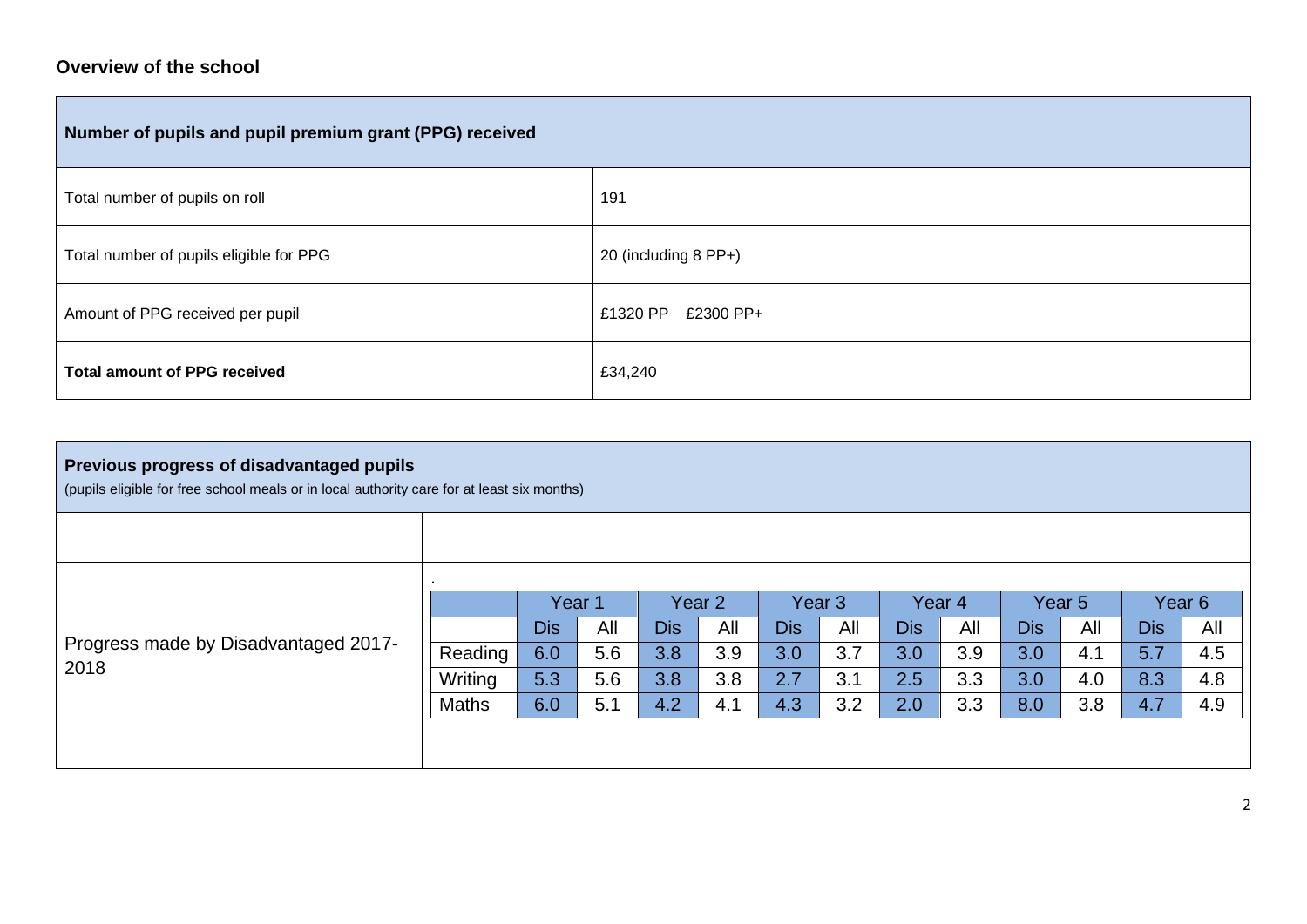## **Current performance of disadvantaged pupils**

(pupils eligible for free school meals or in local authority care for at least six months)

|                                                      |                                                                                                                                     |            |            |            |                   |            | 2018/19 |     |        |            |            |            |            |
|------------------------------------------------------|-------------------------------------------------------------------------------------------------------------------------------------|------------|------------|------------|-------------------|------------|---------|-----|--------|------------|------------|------------|------------|
|                                                      |                                                                                                                                     |            |            |            |                   |            |         |     |        |            |            |            |            |
|                                                      |                                                                                                                                     | Year 1     |            |            | Year <sub>2</sub> |            |         |     | Year 4 |            | Year 5     |            | Year 6     |
|                                                      |                                                                                                                                     | <b>Dis</b> | <b>Non</b> | <b>Dis</b> | <b>Non</b>        | <b>Dis</b> | Non     | Dis | Non    | <b>Dis</b> | <b>Non</b> | <b>Dis</b> | <b>Non</b> |
|                                                      | Reading                                                                                                                             | 7.0        | 5.8        | 5.5        | 3.7               | 3.6        | 3.7     | 2.7 | 3.2    | 2.5        | 4.0        | 3.0        | 4.6        |
|                                                      | Writing                                                                                                                             | 6.0        | 5.3        | 5.5        | 3.9               | 3.2        | 3.7     | 2.7 | 2.7    | 4.5        | 3.8        | 3.0        | 4.3        |
|                                                      | Maths                                                                                                                               | 6.0        | 5.3        | 5.5        | 4.0               | 3.2        | 3.9     | 3.0 | 3.0    | 5.0        | 3.4        | 2.7        | 3.5        |
| Progress made by Disadvantaged<br>children 2018/2019 | 5.)<br><b>KS1 2018-2019 Attainment</b>                                                                                              |            |            |            |                   |            |         |     |        |            |            |            |            |
|                                                      |                                                                                                                                     |            |            | <b>PP</b>  | non               |            |         |     |        |            |            |            |            |
|                                                      | Reading at or above                                                                                                                 |            |            | 50%        | 81%               |            |         |     |        |            |            |            |            |
|                                                      | Writing at or above                                                                                                                 |            |            | 50%        | 85%               |            |         |     |        |            |            |            |            |
|                                                      | Maths at or above                                                                                                                   |            |            | 50%        | 80%               |            |         |     |        |            |            |            |            |
|                                                      | There were only 2 pupil premium children in this group and 1 of them was SEN. The other child<br>was at greater depth in all areas. |            |            |            |                   |            |         |     |        |            |            |            |            |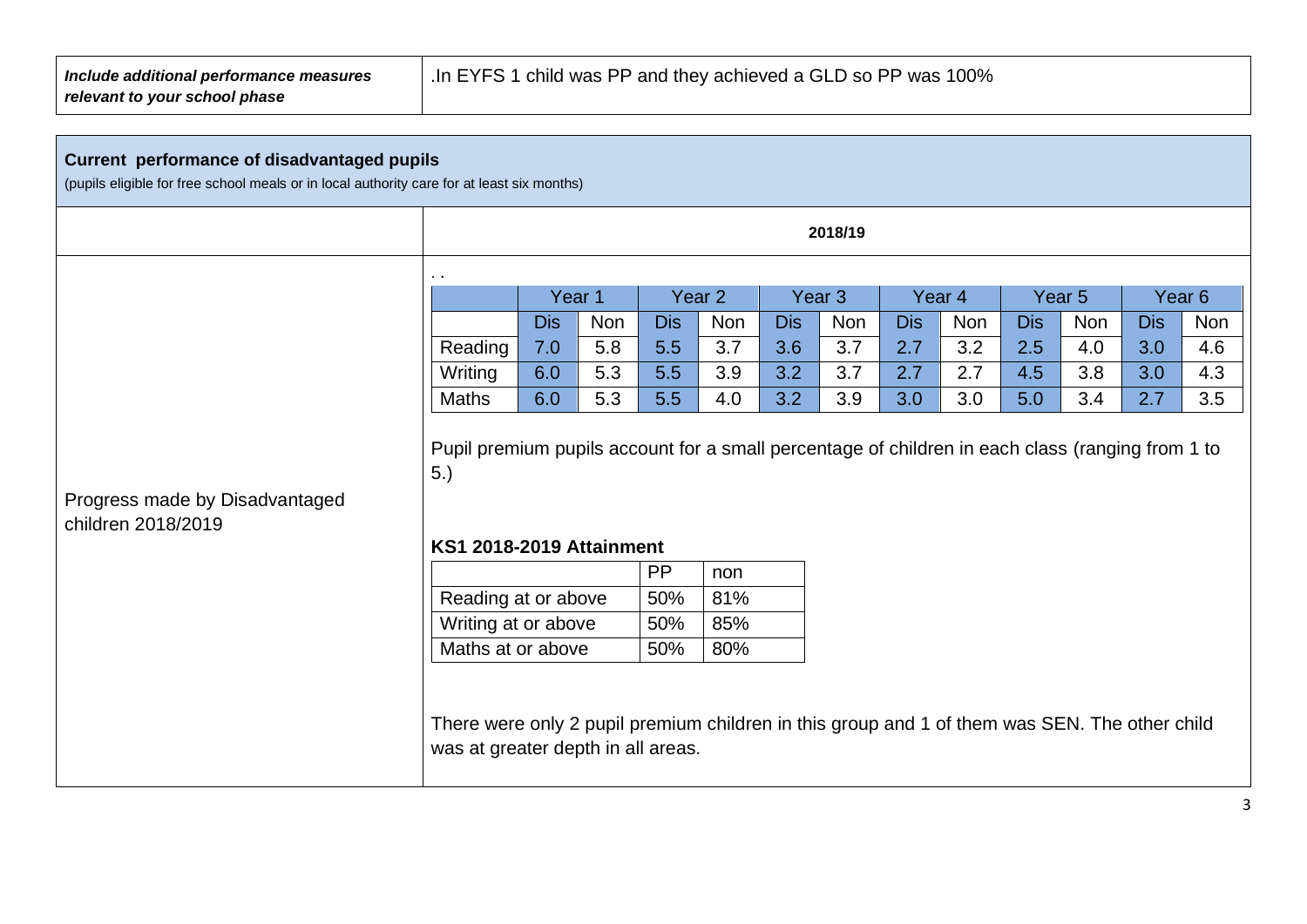|                                                                          | <b>KS2 2018-2019 Attainment</b>                                |           |     |                                                                                                             |
|--------------------------------------------------------------------------|----------------------------------------------------------------|-----------|-----|-------------------------------------------------------------------------------------------------------------|
|                                                                          |                                                                | <b>PP</b> | non |                                                                                                             |
|                                                                          | Reading at or above                                            | 67%       | 71% |                                                                                                             |
|                                                                          | Writing at or above                                            | 67%       | 63% |                                                                                                             |
|                                                                          | Maths at or above                                              | 100%      | 71% |                                                                                                             |
|                                                                          | only 3 children in this group.                                 |           |     | 33% in reading achieved greater depth but there was no greater depth in writing or maths however there were |
| Include additional performance measures relevant<br>to your school phase | In EYFS there were 4 PP children and 25% of them achieved GLD. |           |     |                                                                                                             |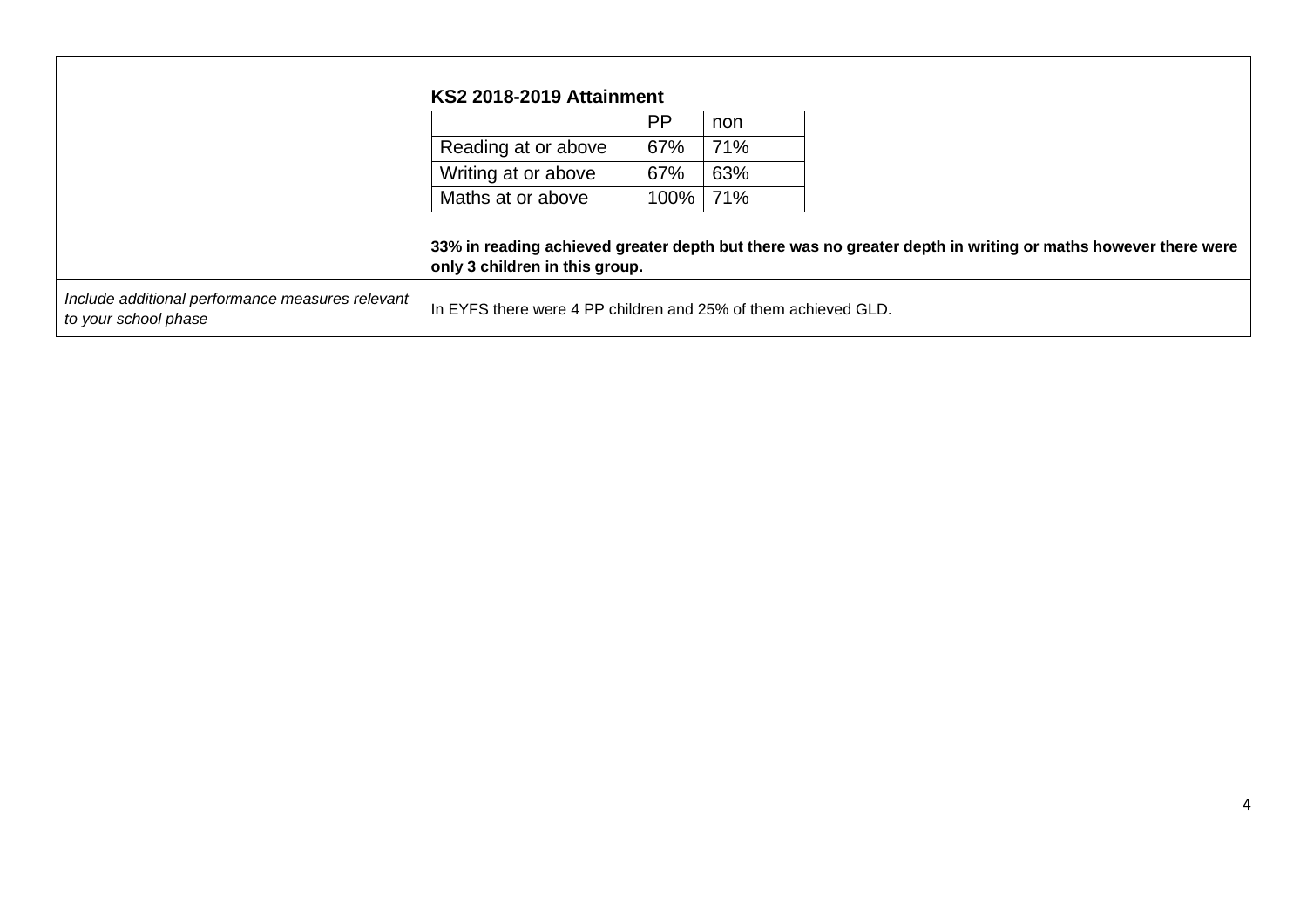## **Summary of PPG spending 2018/19**

#### **Objectives in spending PPG:**

We have high aspirations and ambitions for our children and we believe that no child should be left behind. We are determined to ensure that our children are given every chance to realise their full potential. We believe that one of the biggest barriers for children can be poverty of expectation and so are determined to create a climate that does not limit a child's potential in any way.

At New Swannington Primary School we believe that every child must be provided with opportunities to develop socially, emotionally, academically and physically to achieve the highest possible standards. We are an inclusive learning community that is committed to ensuring that all of the children in our care are happy, enthusiastic and purposeful learners

Historically our levels of attainment are lower for FSM (eligible for free school meals) – this is also a national trend. OFSTED says that 'national figures indicate children from poor socio economic backgrounds particularly those from White British backgrounds are still most likely to be failed by the system.' Our school matches this group and although we have a good track record of ensuring that pupils make good progress our key objective in using the Pupil Premium is to maintain and accelerate progress between pupil groups.

Through targeted interventions we are working to eliminate barriers to learning and progress. Many children start school with low attainment on entry and our aim is to ensure that they make accelerated progress in order to reach age related expectations as they move through the school.

Using research (Education Endowment Fund, OFSTED Pupil Premium Report Feb.2013) we have made informed choices about which interventions will be most effective. Our plan for 2018/19 provides interventions which predominantly focused on developing reasoning in maths, phonics tuition, one-one tuition through booster groups, Forest Schools, Talk Boost and targeted resources.

In addition, our Family Support and Family Link Worker alongside assertive mentoring supported pupils social and emotional needs. The Inclusion Coordinator and Key Stage 1 Coordinator/Teaching and Learning Lead support the drive to further develop constantly high standards of teaching across the school, share best practice and provide targeted support and intervention for pupils.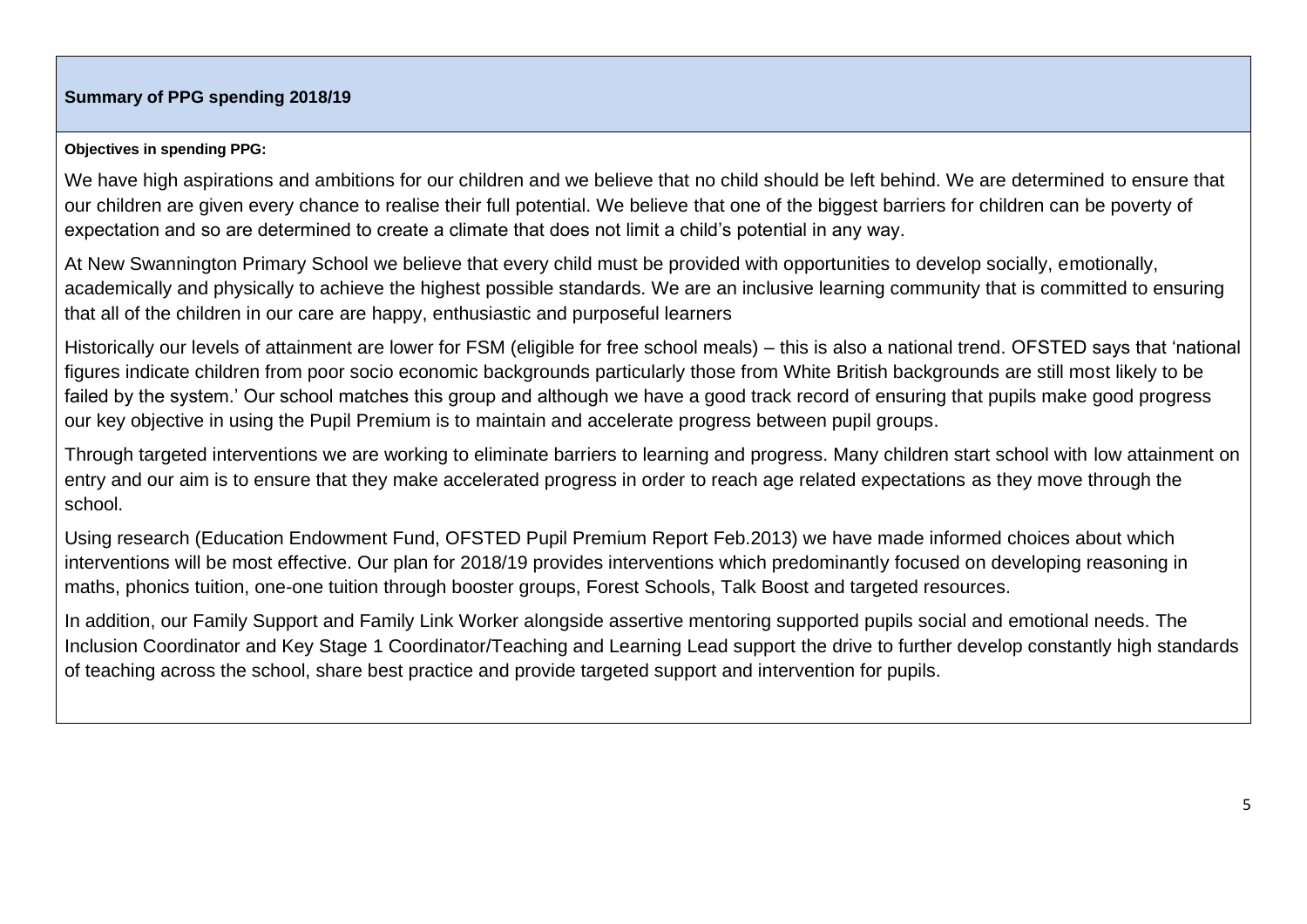**Summary of spending and actions taken:**

| Pupil Premium Expenditure by item/project 2018/19 |                                                                                |       |                                                                       |                                                                                                                                                                                                          |  |  |  |
|---------------------------------------------------|--------------------------------------------------------------------------------|-------|-----------------------------------------------------------------------|----------------------------------------------------------------------------------------------------------------------------------------------------------------------------------------------------------|--|--|--|
| Year<br>Group                                     | Item/Project                                                                   | Cost  | Objective                                                             | <b>Desired Outcome</b>                                                                                                                                                                                   |  |  |  |
|                                                   | One to one tuition in maths for<br>children in Years 1, 2, 3, 4, 5<br>and 6    | £3000 | Targeted support in maths to<br>ensure accelerated progress           | Targeted children to make expected or better than expected progress to<br>ensure more children working at and where appropriate greater depth<br>maintained and achieved.                                |  |  |  |
|                                                   | One to one tuition in English for<br>children in Years 2, 3, 4, 5 and<br>6     | £3000 | Targeted support in English to<br>ensure accelerated progress         | Targeted children to make expected or better than expected progress to<br>ensure more children working at and where appropriate greater depth<br>maintained and achieved.                                |  |  |  |
|                                                   | Small group booster tuition for<br>Y1 and Y2.                                  | £1500 | Targeted support in Phonics to<br>ensure pass in phonics screen.      | To be at national in Year 1 phonics screen and Y2 retakes.                                                                                                                                               |  |  |  |
|                                                   | SATs booster sessions X 15<br>One to one x 4                                   | £1700 | Targeted support in Mental<br>Maths to ensure accelerated<br>progress | To accelerate learning in maths                                                                                                                                                                          |  |  |  |
|                                                   | Forest schools- cascade to<br>additional member of staff/<br>materials / staff | £2000 | To provide opportunity for<br>experiential learning                   | Children develop communication skills. Children are able to work<br>collaboratively. Children have the opportunity to learn practical skills<br>outdoors.<br>Improved Boxall scores in identified areas. |  |  |  |
| Key Stage1<br>/EYFS                               | Part fund specialist language<br>and music teacher for Key<br>Stage 1 and EYFS | £3250 | Enrichment                                                            | Broaden experience / enjoyment                                                                                                                                                                           |  |  |  |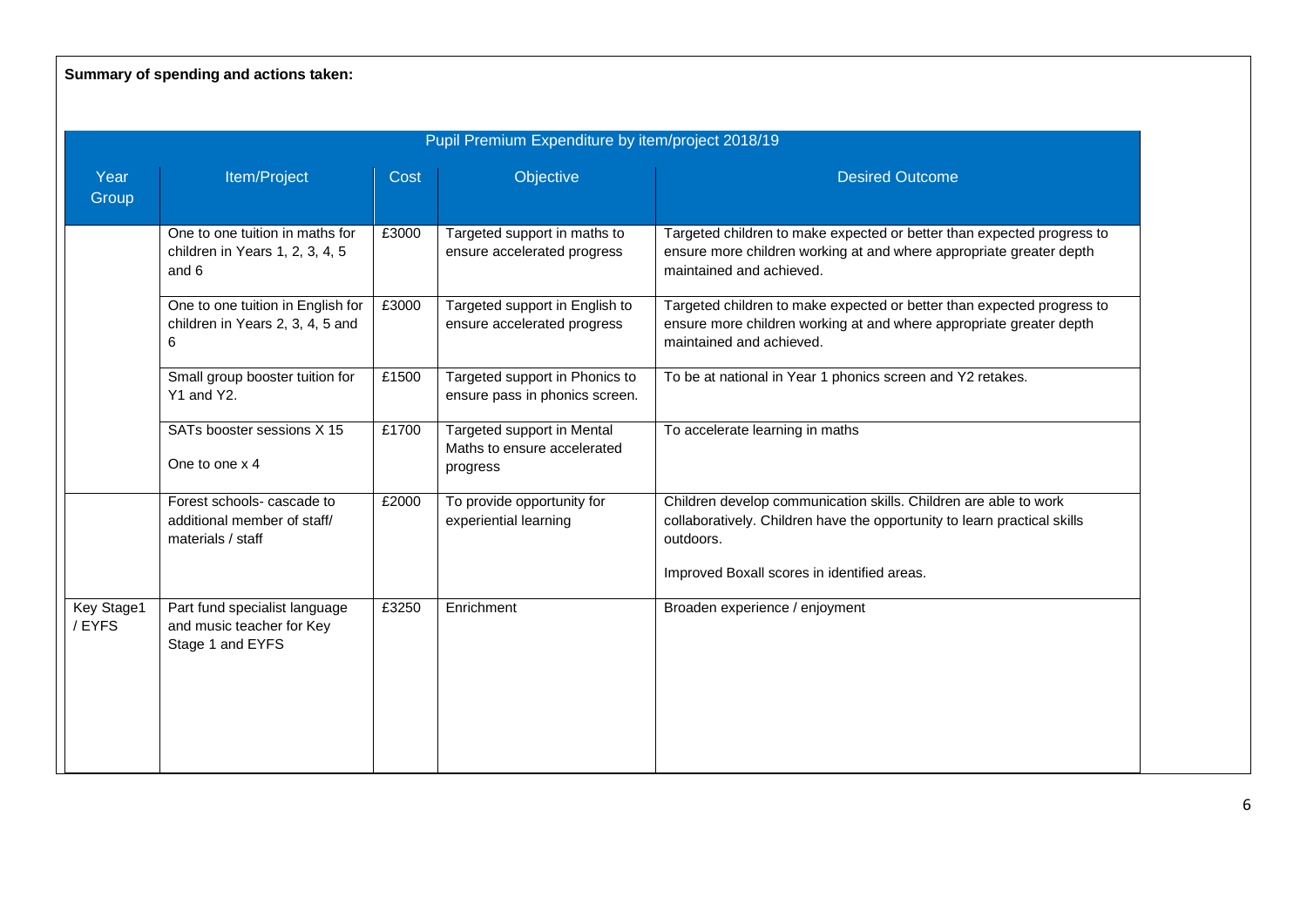| Year<br>Group   | Item/Project                                                               | Cost  | Objective                                                                                                                                   | Desired Outcome and how we will measure impact                                                                                                                                                                                                      |
|-----------------|----------------------------------------------------------------------------|-------|---------------------------------------------------------------------------------------------------------------------------------------------|-----------------------------------------------------------------------------------------------------------------------------------------------------------------------------------------------------------------------------------------------------|
|                 | Reading Intervention for EYFS                                              | £1500 | Targeted 1:1 reading support in<br><b>EYFS</b>                                                                                              | Accelerated progress in reading with significantly higher % of children<br>achieving GLD than entered EYFS at ARE.                                                                                                                                  |
|                 | Talk Boost X 3 per week for 10<br>weeks                                    | £1600 | To move children working below<br>expected to working at expected<br>progress in speaking.                                                  | Improved scores in key communication areas (using TT data.)                                                                                                                                                                                         |
| Whole<br>school | Family Support Worker<br>supporting vulnerable families                    | £7000 | Parents engage more with<br>children's learning and the<br>school                                                                           | To support parents in crisis and extend where appropriate their own skills in<br>helping and supporting children at home.<br>Improved attendance for children with below 90% attendance.<br>Develop stronger relationships between school and home. |
|                 | Assertive mentoring                                                        | £1300 | To support academic and social<br>development                                                                                               | Pupil Premium children have regular opportunities to discuss their learning<br>journey and solutions to any difficulties they are experiencing sought.                                                                                              |
|                 | <b>Family Link Worker</b>                                                  | £1800 | To support vulnerable children<br>and their families with<br>challenging behaviour,<br>friendship issues, health,<br>financial and housing. | Families supported enabling children to attend school and access the<br>curriculum.                                                                                                                                                                 |
|                 | <b>Breakfast Club</b>                                                      | £2000 | Pupil Premium children<br>attendance improved and<br>children ready to learn at the<br>start of the day.                                    | Improved attendance for pupil premium children (lower than 90%.)<br>Children ready to learn at the start of the day.                                                                                                                                |
| Whole<br>school | School trips/special<br>experiences/ residential trips<br>/theatre groups. | £2000 | All children have the same<br>opportunity to participate in all of<br>the experiences and activities<br>the school has to offer.            | All children have equal opportunity to experience a wide range of<br>enrichment activities .% of Pupil Premium children accessing clubs and<br>opportunities in line with Non Pupil Premium children. No child is<br>discriminated against.         |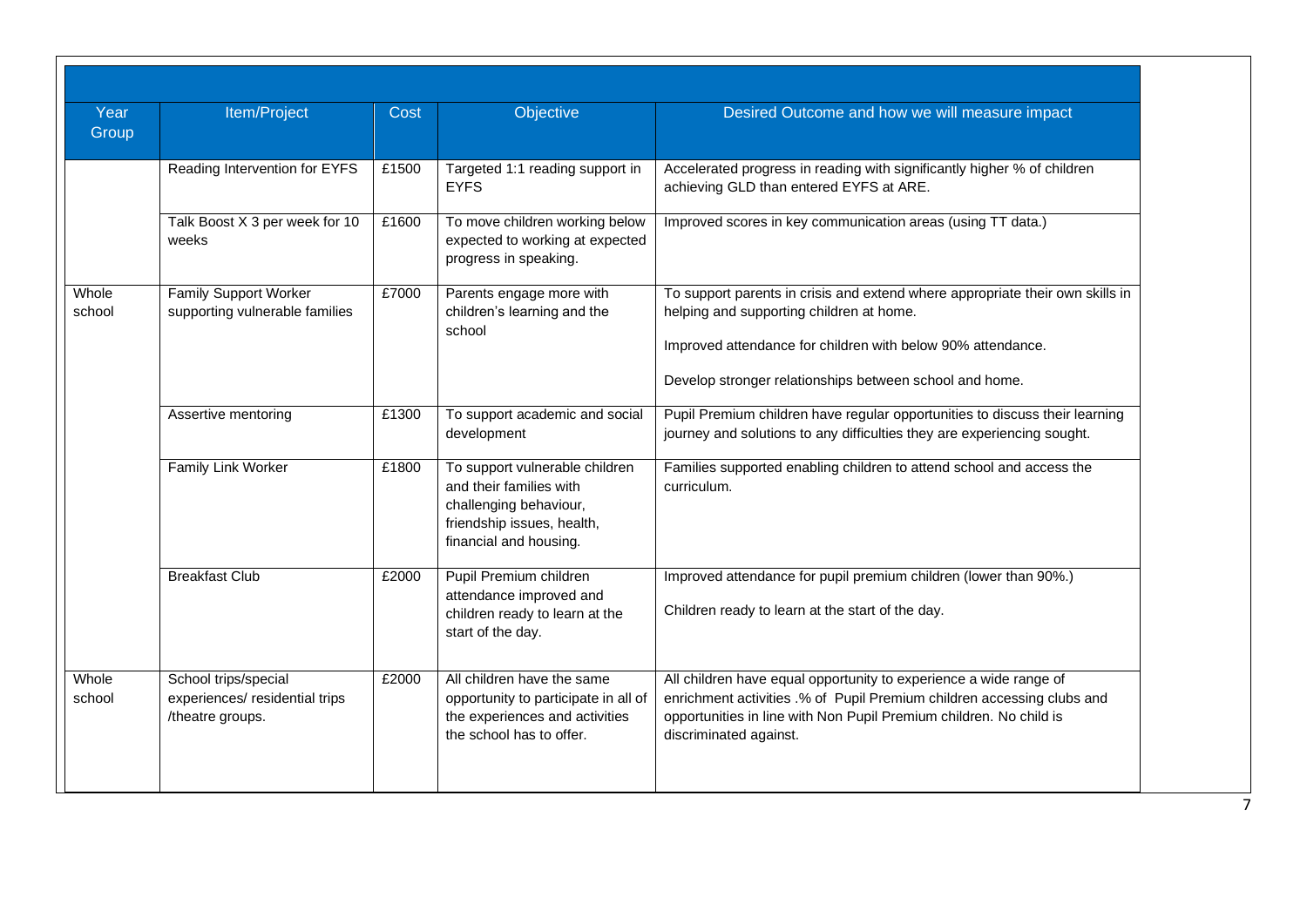| Whole class ensemble<br>tuition         | £1400  | All children have the<br>opportunity to experience | Pupil Premium children who wish to continue instruments beyond<br>initial trail funded to do so. Children learn that practising improves |
|-----------------------------------------|--------|----------------------------------------------------|------------------------------------------------------------------------------------------------------------------------------------------|
|                                         |        | learning an instrument.                            | performance. Children develop the discipline to practice regularly.                                                                      |
| Hardship support- school<br>uniform etc | £1800  | Children have equal<br>opportunity within school.  | No child is discriminated against. No child feels different from their<br>peers. Children have equal access the curriculum.              |
| Total                                   | £34850 |                                                    |                                                                                                                                          |
|                                         |        |                                                    |                                                                                                                                          |